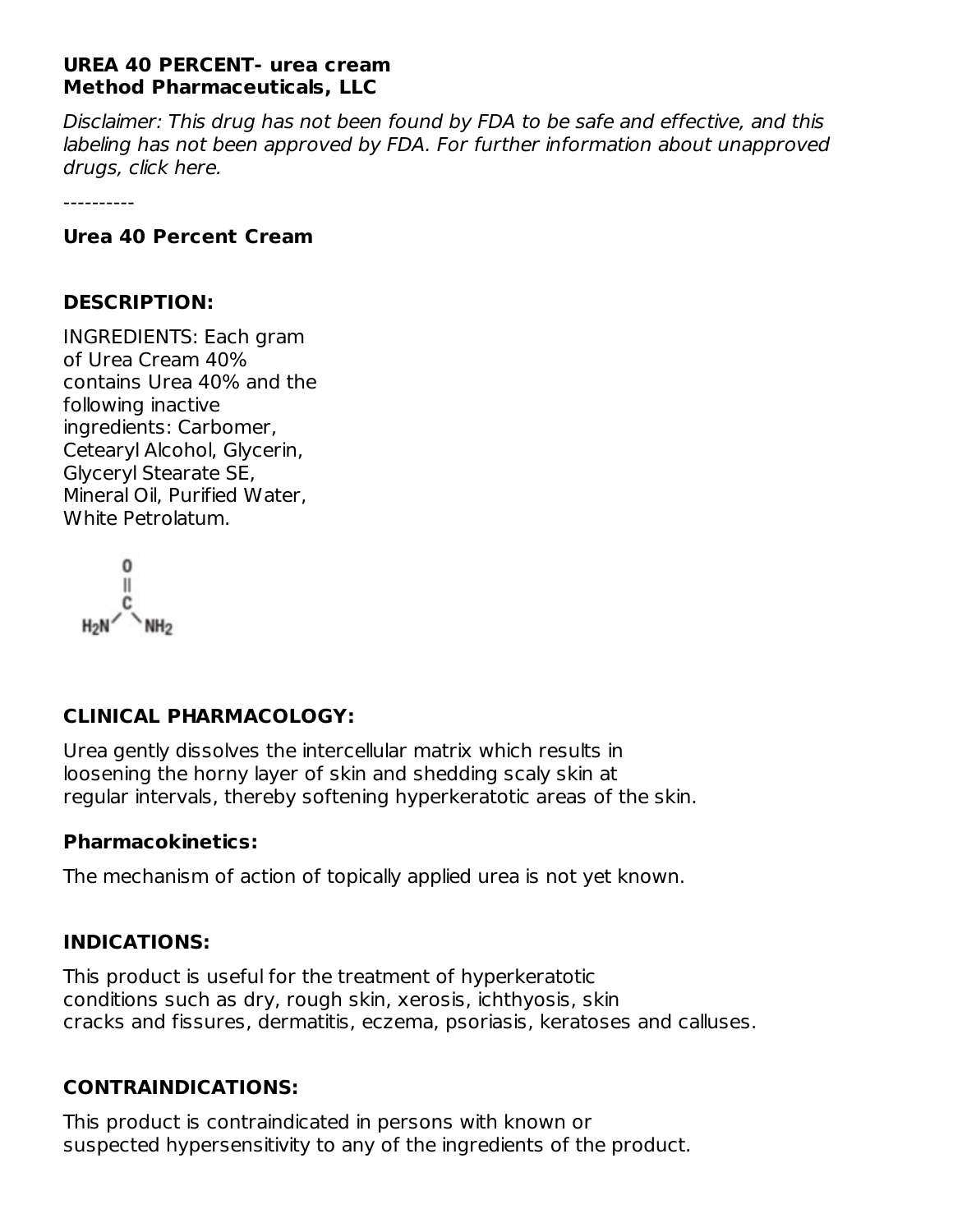#### **WARNINGS:**

## **FOR EXTERNAL USE ONLY. NOT FOR OPHTHALMIC USE. KEEP OUT OF REACH OF CHILDREN.**

Avoid contact with eyes, lips and mucous membranes.

#### **General:**

This product is to be used as directed by a physician and should not be used to treat any condition other than that for which it was prescribed. If redness or irritation occurs, discontinue use and consult a physician.

#### **Information for Patients:**

Patients should discontinue the use of this product if the condition becomes worse or if a rash develops in the area being treated or elsewhere. Avoid contact with eyes, lips and mucous membranes.

## **Carcinogenesis, Mutagenesis and Impairment of Fertility:**

Long-term animal studies for carcinogenic potential have not been performed on this product to date. Studies on reproduction and fertility also have not been performed.

#### **Pregnancy:**

Category C. Animal reproduction studies have not been conducted with this product. It is also not known whether this product can affect reproduction capacity or cause fetal harm when administered to a pregnant woman. This product should be used by a pregnant woman only if clearly needed or when potential benefits outweigh potential hazards to the fetus.

## **Nursing Mothers:**

It is not known whether this drug is excreted in human milk. Because many drugs are excreted in human milk, caution should be exercised when this product is administered to a nursing woman.

## **ADVERSE REACTIONS:**

Transient stinging, burning, itching or irritation may occur and normally disappear upon discontinuing the use of this product.

## **DOSAGE AND ADMINISTRATION:**

Use as directed by your physician. See label booklet for full Prescribing Information.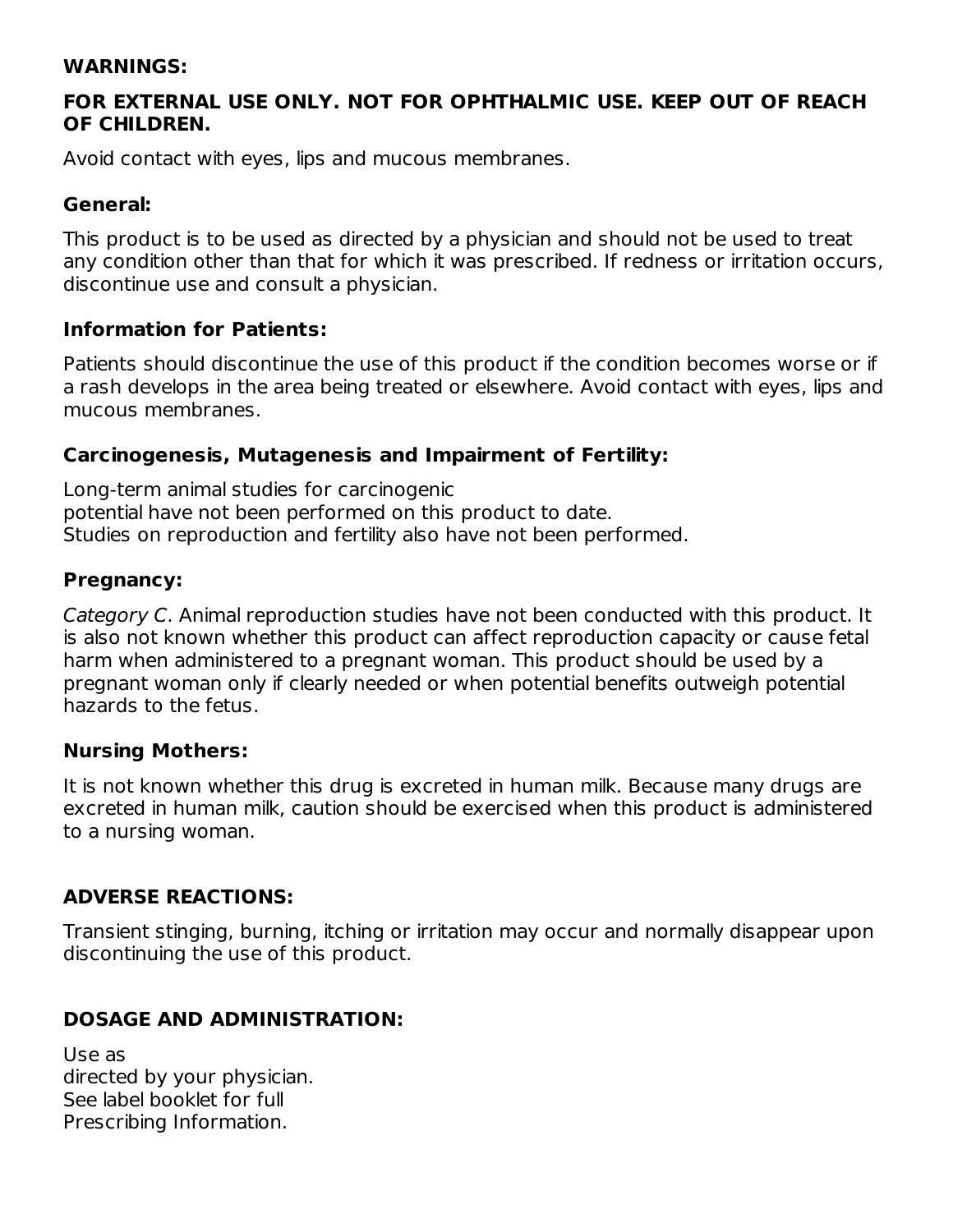## **STORAGE:**

Store at room temperature 15°C-30°C (59°F-86°F). Protect from freezing. Keep bottle tightly closed.

## **HOW SUPPLIED:**

This product is supplied in the following size(s): 3 oz, 1 oz, and 7oz

To report a serious adverse event or obtain product information, call 877-250-3427

To report a serious adverse event, please contact Method Pharmaceuticals at (877) 250- 3427; email at contact@methodpharm.com; or call FDA at (800) FDA-1088.

Manufactured for:

Method Pharmaceuticals, LLC Fort Worth, Texas 76118

Rev. 11/21

# **PRINCIPAL DISPLAY PANEL**

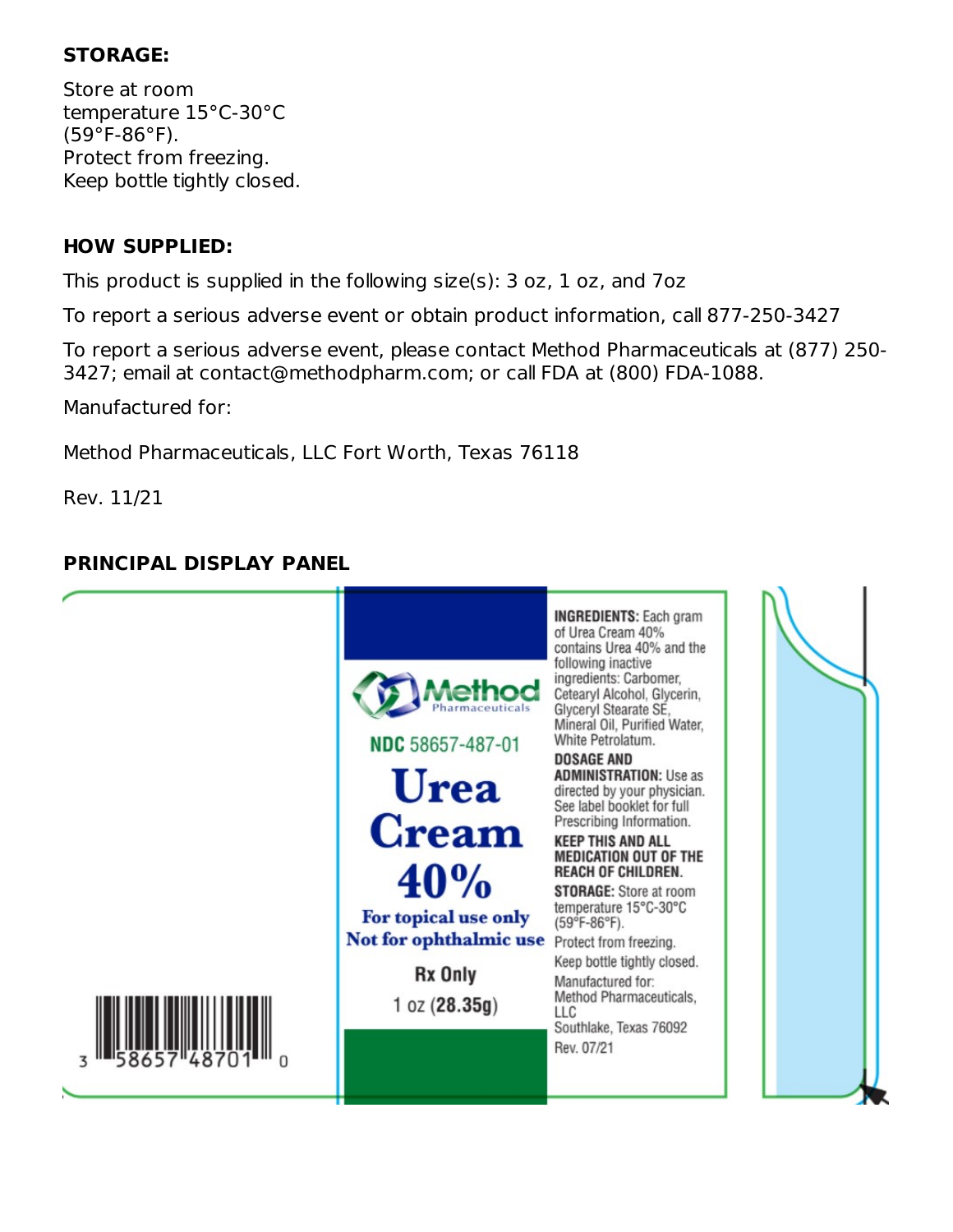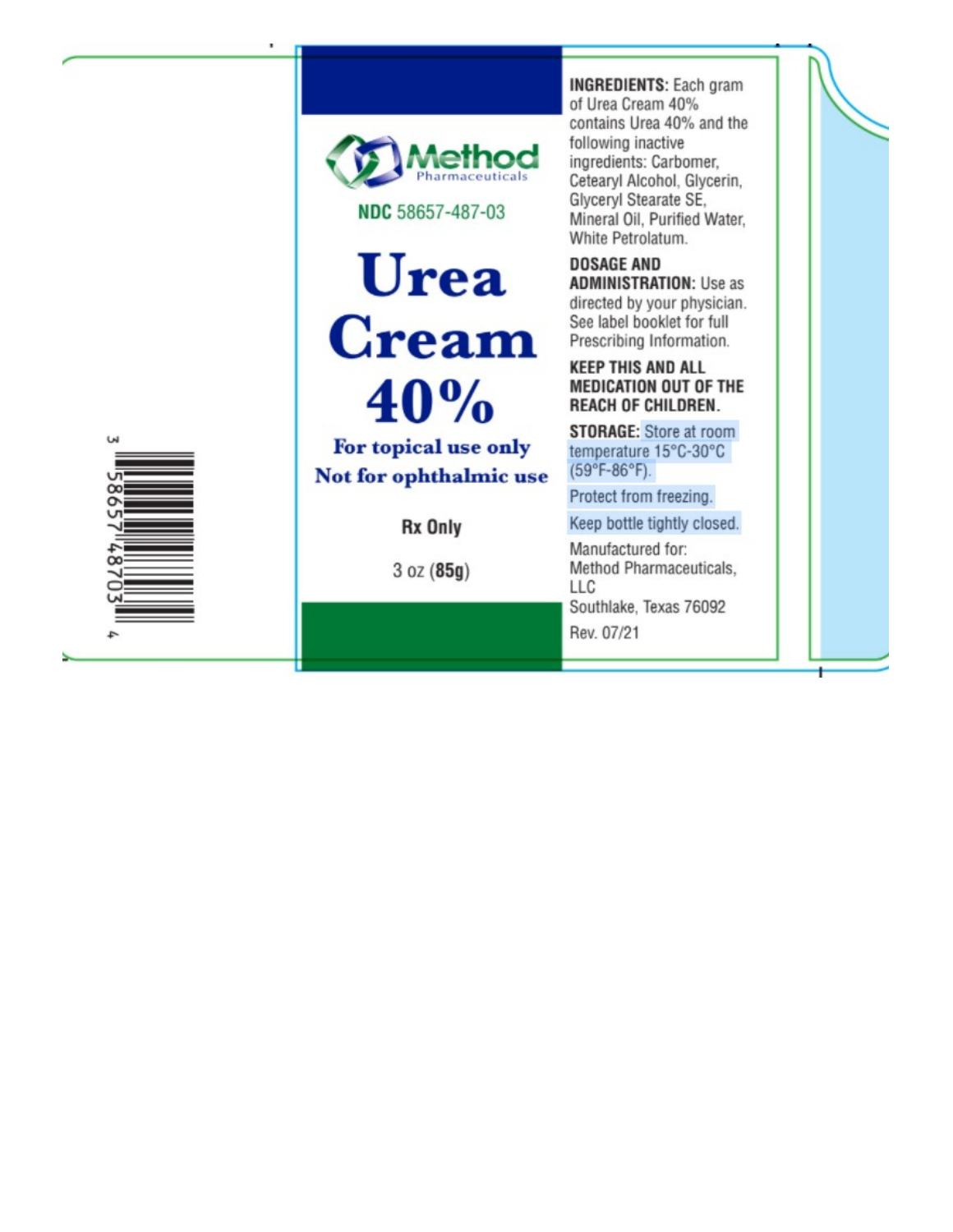

| <b>UREA 40 PERCENT</b>                                    |                                |                           |                 |  |  |  |
|-----------------------------------------------------------|--------------------------------|---------------------------|-----------------|--|--|--|
| urea cream                                                |                                |                           |                 |  |  |  |
|                                                           |                                |                           |                 |  |  |  |
| <b>Product Information</b>                                |                                |                           |                 |  |  |  |
| <b>Product Type</b>                                       | <b>HUMAN PRESCRIPTION DRUG</b> | <b>Item Code (Source)</b> | NDC:58657-487   |  |  |  |
| <b>Route of Administration</b>                            | <b>TOPICAL</b>                 |                           |                 |  |  |  |
|                                                           |                                |                           |                 |  |  |  |
|                                                           |                                |                           |                 |  |  |  |
| <b>Active Ingredient/Active Moiety</b>                    |                                |                           |                 |  |  |  |
| <b>Ingredient Name</b>                                    |                                | <b>Basis of Strength</b>  | <b>Strength</b> |  |  |  |
| UREA (UNII: 8W8T17847W) (UREA - UNII:8W8T17847W)          |                                | <b>UREA</b>               | 400 mg in 1 g   |  |  |  |
|                                                           |                                |                           |                 |  |  |  |
|                                                           |                                |                           |                 |  |  |  |
| <b>Inactive Ingredients</b>                               |                                |                           |                 |  |  |  |
| <b>Ingredient Name</b>                                    |                                |                           | <b>Strength</b> |  |  |  |
| <b>GLYCERIN (UNII: PDC6A3C0OX)</b>                        |                                |                           |                 |  |  |  |
| CARBOMER HOMOPOLYMER, UNSPECIFIED TYPE (UNII: 0A5MM307FC) |                                |                           |                 |  |  |  |
| <b>CETYL ALCOHOL (UNII: 936JST6JCN)</b>                   |                                |                           |                 |  |  |  |
| <b>WHITE PETROLATUM (UNII: B6E5W8RQJ4)</b>                |                                |                           |                 |  |  |  |